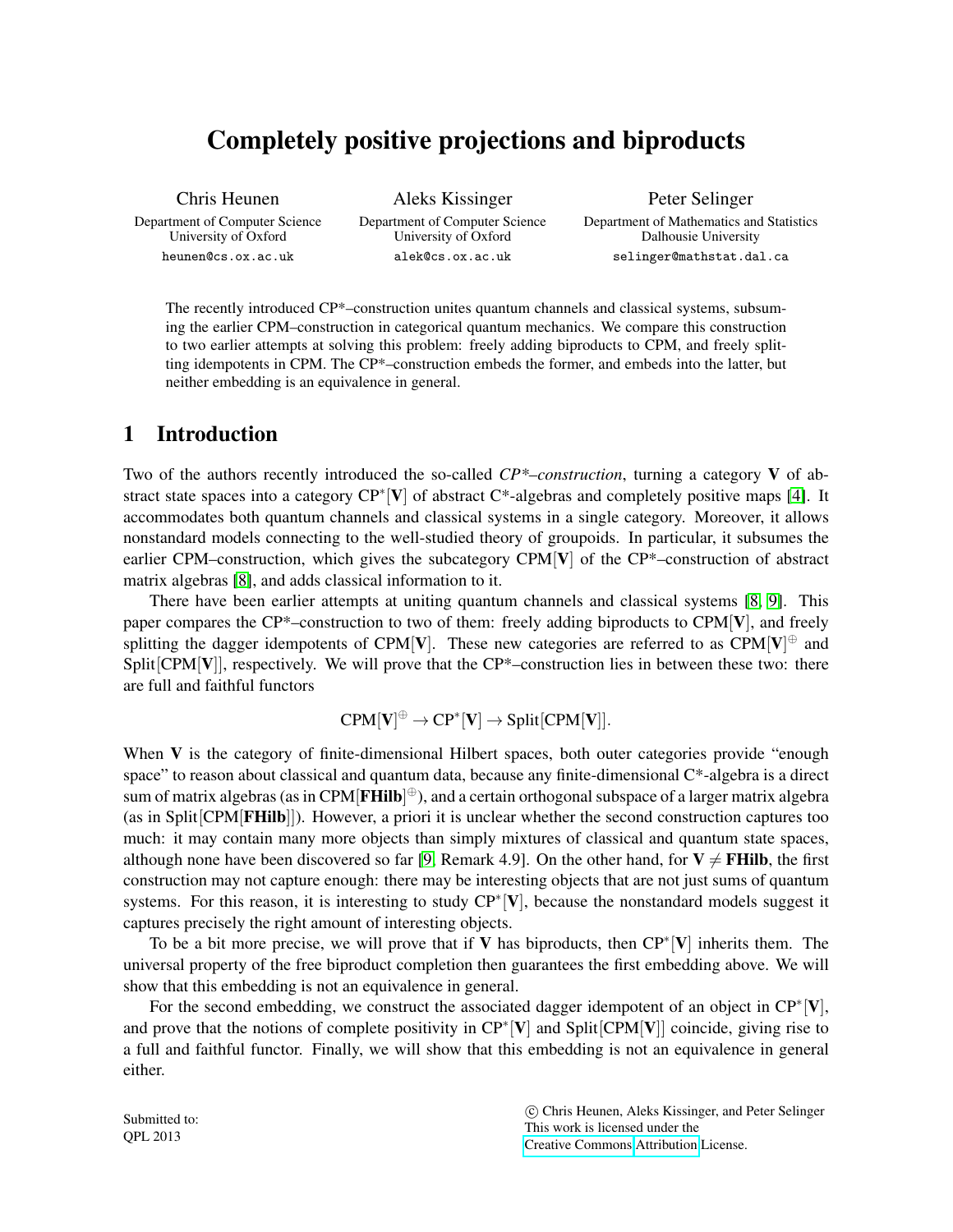#### The CP\*–construction

To end this introduction, we very briefly recall the CP\*–construction. For more information, we refer to [\[4\]](#page-11-0). Let V be a dagger compact category (see [\[1,](#page-11-3) [8\]](#page-11-1)). A *dagger Frobenius algebra* is an object *A* together with morphisms  $\hat{\mathcal{A}}$ :  $A \otimes A \rightarrow A$  and  $\hat{\circ}$ :  $I \rightarrow A$  satisfying:

$$
\mathcal{A} = \mathcal{A} = \begin{bmatrix} 1 & 1 & 1 \\ 1 & 1 & 1 \\ 1 & 1 & 1 \end{bmatrix} = \begin{bmatrix} 1 & 1 & 1 \\ 1 & 1 & 1 \\ 1 & 1 & 1 \end{bmatrix} = \begin{bmatrix} 1 & 1 & 1 \\ 1 & 1 & 1 \\ 1 & 1 & 1 \end{bmatrix} = \begin{bmatrix} 1 & 1 & 1 \\ 1 & 1 & 1 \\ 1 & 1 & 1 \end{bmatrix} = \begin{bmatrix} 1 & 1 & 1 \\ 1 & 1 & 1 \\ 1 & 1 & 1 \end{bmatrix} = \begin{bmatrix} 1 & 1 & 1 \\ 1 & 1 & 1 \\ 1 & 1 & 1 \end{bmatrix} = \begin{bmatrix} 1 & 1 & 1 \\ 1 & 1 & 1 \\ 1 & 1 & 1 \end{bmatrix} = \begin{bmatrix} 1 & 1 & 1 \\ 1 & 1 & 1 \\ 1 & 1 & 1 \end{bmatrix} = \begin{bmatrix} 1 & 1 & 1 \\ 1 & 1 & 1 \\ 1 & 1 & 1 \end{bmatrix} = \begin{bmatrix} 1 & 1 & 1 \\ 1 & 1 & 1 \\ 1 & 1 & 1 \end{bmatrix} = \begin{bmatrix} 1 & 1 & 1 \\ 1 & 1 & 1 \\ 1 & 1 & 1 \end{bmatrix} = \begin{bmatrix} 1 & 1 & 1 \\ 1 & 1 & 1 \\ 1 & 1 & 1 \end{bmatrix} = \begin{bmatrix} 1 & 1 & 1 \\ 1 & 1 & 1 \\ 1 & 1 & 1 \end{bmatrix} = \begin{bmatrix} 1 & 1 & 1 \\ 1 & 1 & 1 \\ 1 & 1 & 1 \end{bmatrix} = \begin{bmatrix} 1 & 1 & 1 \\ 1 & 1 & 1 \\ 1 & 1 & 1 \end{bmatrix} = \begin{bmatrix} 1 & 1 & 1 \\ 1 & 1 & 1 \\ 1 & 1 & 1 \end{bmatrix} = \begin{bmatrix} 1 & 1 & 1 \\ 1 & 1 & 1 \\ 1 & 1 & 1 \end{bmatrix} = \begin{bmatrix} 1 & 1 & 1 \\ 1 & 1 & 1 \\ 1 & 1 & 1 \end{bmatrix} = \begin{bmatrix} 1 & 1 & 1 \\ 1 & 1 & 1 \\ 1 & 1 & 1 \end{bmatrix} = \begin{bmatrix
$$

Any dagger Frobenius algebra defines a cap and a cup satisfying the snake identities.

$$
T^{\alpha} \mathcal{A} := \bigwedge_{\alpha \in \mathcal{A}} \qquad \qquad \text{and} \qquad \qquad \text{and} \qquad \text{and} \qquad \text{and} \qquad \text{and} \qquad \text{and} \qquad \text{and} \qquad \text{and} \qquad \text{and} \qquad \text{and} \qquad \text{and} \qquad \text{and} \qquad \text{and} \qquad \text{and} \qquad \text{and} \qquad \text{and} \qquad \text{and} \qquad \text{and} \qquad \text{and} \qquad \text{and} \qquad \text{and} \qquad \text{and} \qquad \text{and} \qquad \text{and} \qquad \text{and} \qquad \text{and} \qquad \text{and} \qquad \text{and} \qquad \text{and} \qquad \text{and} \qquad \text{and} \qquad \text{and} \qquad \text{and} \qquad \text{and} \qquad \text{and} \qquad \text{and} \qquad \text{and} \qquad \text{and} \qquad \text{and} \qquad \text{and} \qquad \text{and} \qquad \text{and} \qquad \text{and} \qquad \text{and} \qquad \text{and} \qquad \text{and} \qquad \text{and} \qquad \text{and} \qquad \text{and} \qquad \text{and} \qquad \text{and} \qquad \text{and} \qquad \text{and} \qquad \text{and} \qquad \text{and} \qquad \text{and} \qquad \text{and} \qquad \text{and} \qquad \text{and} \qquad \text{and} \qquad \text{and} \qquad \text{and} \qquad \text{and} \qquad \text{and} \qquad \text{and} \qquad \text{and} \qquad \text{and} \qquad \text{and} \qquad \text{and} \qquad \text{and} \qquad \text{and} \qquad \text{and} \qquad \text{and} \qquad \text{and} \qquad \text{and} \qquad \text{and} \qquad \text{and} \qquad \text{and} \qquad \text{and} \qquad \text{and} \qquad \text{and} \qquad \text{and} \qquad \text{and} \qquad \text{and} \qquad \text{and} \qquad \text{and} \qquad \text{and} \qquad \text{and} \qquad \text{and} \qquad \text{and} \qquad \text{
$$

A map *z*:  $A \rightarrow A$  is *central* for  $\bigcirc$  when:

$$
\begin{bmatrix} 1 \\ \overline{z} \\ 1 \end{bmatrix} = \begin{bmatrix} \frac{1}{z} \\ \overline{z} \\ \overline{z} \end{bmatrix} = \begin{bmatrix} 1 \\ \overline{z} \\ \overline{z} \\ \overline{z} \end{bmatrix}
$$

A map  $g: A \to A$  is *positive* if  $g = h^{\dagger} \circ h$  for some *h*. A dagger Frobenius algebra  $(A, \hat{\phi}, \hat{\phi})$  is *normalisable* if it comes with a central, positive isomorphism  $\hat{\phi}$  with:



A normalisable dagger Frobenius algebra is *normal* when  $\psi = 1_A$ .

Remark 1.1. It will often be more convenient to use the *action* and *coaction* maps associated with a Frobenius algebra, defined as follows:

$$
\forall \phi':=\bigcup_{i\in \mathbb{N}}\delta_{\phi_i} \qquad \qquad \beta_{\phi_i}:=\bigcap_{i\in \mathbb{N}}\phi_i'
$$

Using these maps, we can prove alternative forms of the Frobenius and normalisability equations (see Lemmas 2.9 and 2.10 of [\[4\]](#page-11-0)). These are:

<span id="page-1-0"></span>= and = (1)

Finally, the category CP<sup>\*</sup>[V] is defined as follows. Objects are normalisable dagger Frobenius algebras in V. Morphisms  $(A, \hat{\phi}, \hat{\phi}, \hat{\phi}) \rightarrow (B, \hat{\phi}, \hat{\phi}, \hat{\phi})$  are morphisms  $f: A \rightarrow B$  in V such that ◦ *f* ◦ is *completely positive*, i.e., such that

<span id="page-1-1"></span>
$$
\begin{array}{|c|c|c|}\n\hline\nf & = & s_* & s \\
\hline\n\end{array}
$$
 (2)

for some object *X* and morphism  $g: A \to X \otimes B$  in **V**. This category inherits the dagger compact structure from V [\[4,](#page-11-0) Theorem 3.4]. We write  $CP_n^*[V]$  for the full subcategory whose objects are normal dagger Frobenius algebras in V. Recall that CPM[V] has the same objects as V, and morphisms  $A \rightarrow B$  are completely positive maps  $A^* \otimes A \to B^* \otimes B$  [\[8,](#page-11-1) Definition 4.18].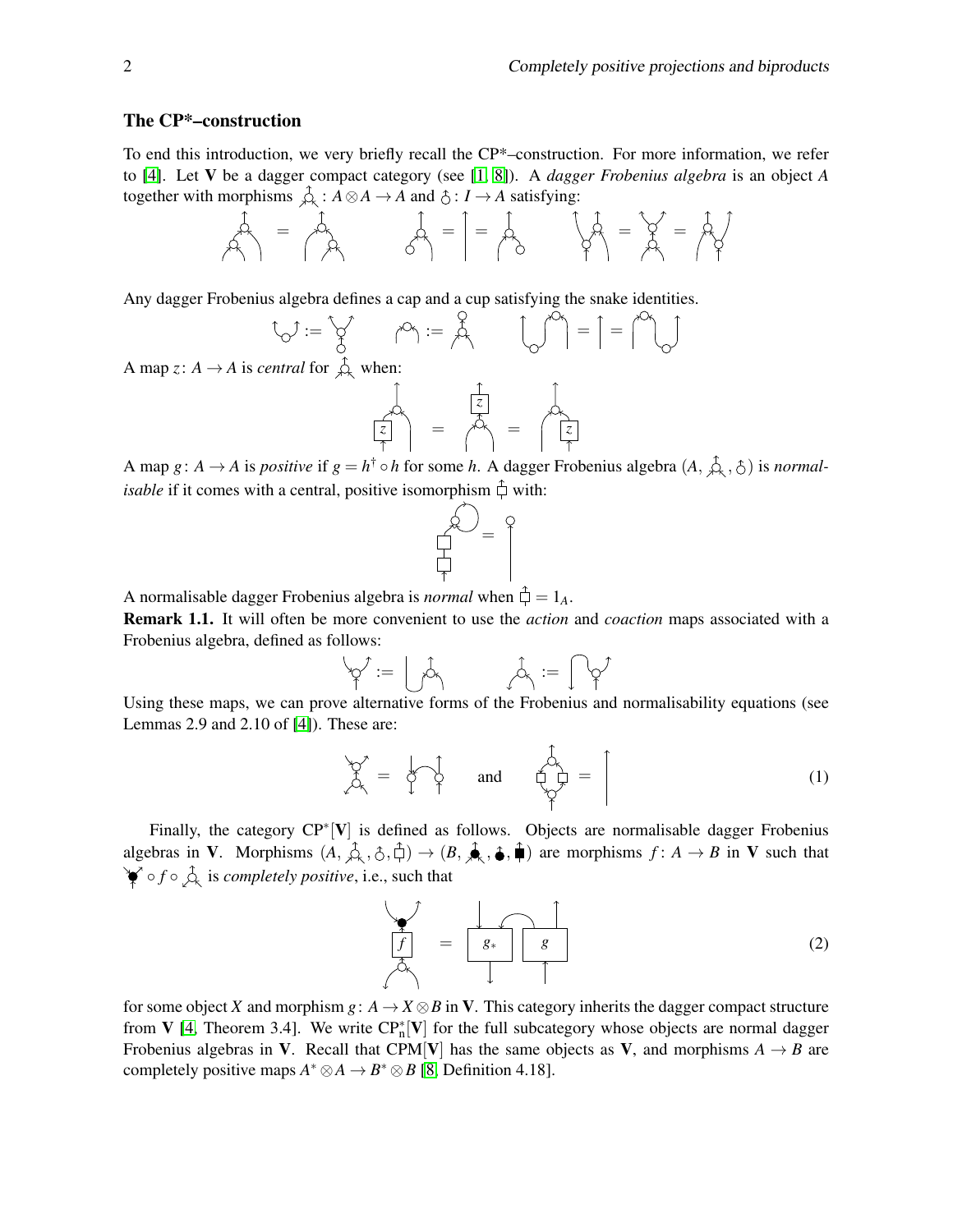Lemma 1.2. *Any normalisable dagger Frobenius algebra in* V *is isomorphic in* CP<sup>∗</sup> [V] *to a normal one.*

*Proof.* For an object  $(A, \hat{A}, \hat{A}, \hat{B})$  of CP<sup>\*</sup>[V], define  $\hat{A} = \hat{A} \circ \hat{A}$  and  $\hat{A} = \hat{A}^{-1} \circ \hat{B}$ . It follows from centrality and self-adjointness of  $\hat{\phi}$  that  $(A, \hat{\phi}, \hat{\phi})$  is a dagger Frobenius algebra in **V**. Moreover  $\oint_{\phi} = \oint_{\phi}$ , and so  $(A, \hat{A}, \hat{A}, \hat{\bullet})$  is normal. Finally,  $1_A$  is a well-defined morphism from  $(A, \hat{A}, \hat{A}, \hat{\bullet}, \hat{\uparrow})$  to  $(A, \hat{A}, \hat{A}, \hat{\bullet}, 1_A)$ in CP\*[**V**]: if  $\hat{\phi} = \hat{\phi}^{\dagger} \circ \hat{\phi}$ , then

$$
\begin{pmatrix}\n\mathbf{r} & \mathbf{r} & \mathbf{r} \\
\mathbf{r} & \mathbf{r} & \mathbf{r} \\
\mathbf{r} & \mathbf{r} & \mathbf{r}\n\end{pmatrix} = \begin{pmatrix}\n\mathbf{r} & \mathbf{r} \\
\mathbf{r} & \mathbf{r} \\
\mathbf{r} & \mathbf{r}\n\end{pmatrix} = \begin{pmatrix}\n\mathbf{r} & \mathbf{r} \\
\mathbf{r} & \mathbf{r} \\
\mathbf{r} & \mathbf{r}\n\end{pmatrix} = \begin{pmatrix}\n\mathbf{r} & \mathbf{r} \\
\mathbf{r} & \mathbf{r}\n\end{pmatrix}
$$

where the second equality follows from  $(1)$ . The morphism  $1_A$  is a unitary isomorphism.

 $\Box$ 

<span id="page-2-1"></span>**Remark 1.3.** The previous lemma shows that  $\text{CP}^*[\textbf{V}]$  and  $\text{CP}^*_{n}[\textbf{V}]$  are dagger equivalent. Therefore, all properties that we can prove in one automatically transfer to the other, as long as the properties in question are invariant under dagger equivalence. All results in this paper are of this kind, and hence we lose no generality by assuming that all normalisable dagger Frobenius algebras have been normalised.

## 2 Splitting idempotents

This section exhibits a canonical full and faithful functor from  $\text{CP}^*[\text{V}]$  into Split<sup>†</sup> [CPM[V]]. This functor is not an equivalence for  $V = Rel$ . It is not known whether it is an equivalence for  $V = FHilb$ . However, we characterise its image, showing that the image is equivalent to the full subcategory of Split<sup>†</sup> [CPM[FHilb]] consisting of unital dagger idempotents.

**Definition 2.1.** Let  $\mathscr I$  be a class of pairs  $(X, p)$ , where *X* is an object of **V**, and  $p: X \to X$  is a morphism in V satisfying  $p^{\dagger} = p = p \circ p$ , called a *dagger idempotent* or *projection*. The category Split<sub>I</sub>(V) has I as objects. Morphisms  $(X, p) \to (Y, q)$  in Split  $\mathcal{I}[\mathbf{V}]$  are morphisms  $f : X \to Y$  in **V** satisfying  $f = q \circ f \circ p$ .

If  $\mathcal I$  is closed under tensor, then Split  $\mathcal I$  |V| is dagger compact [\[9,](#page-11-2) Proposition 3.16]. When  $\mathcal I$  is the class of all dagger idempotents in V, we also write Split<sup>†</sup>[V] instead of Split<sub>II</sub> [V].

<span id="page-2-0"></span>**Lemma 2.2.** Let **V** be any dagger compact category. Then there is a canonical functor  $F : CP^*[\mathbf{V}] \rightarrow$  $\text{Split}^\dagger[\text{CPM}[\textbf{V}]]$  acting as  $F(A,\,\hat{\beta}_\star\,,\hat{\Diamond},\hat{\Box}) = (A,\,\forall^\nearrow_\star\circ\hat{\Box}\circ\hat{\Box}\circ\hat{\Diamond})$  on objects, and as  $F(f) = \,\bigvee^{\,\sim}_\star\circ\,\hat{\Box}\circ f\circ\Box$ ◦ *on morphisms. It is full, faithful, and strongly dagger symmetric monoidal.*

*Proof.* First, note that  $p = F(A, \hat{\phi}, \hat{\phi}, \hat{\phi})$  is a well-defined object of Split<sup>†</sup> [CPM[V]]: clearly  $p = \hat{\phi}$  o  $\circ \bigoplus \circ \bigoplus$  =  $p^{\dagger}$ ; also, it follows from [\(1\)](#page-1-0) that  $p \circ p = p$  and that p is completely positive. Also,  $F(f)$ is a well-defined morphism in CPM[V] by [\(2\)](#page-1-1). By [\(1\)](#page-1-0),  $F(f)$  is in fact a well-defined morphism in Split<sup>†</sup> [CPM[V]]. Next, *F* is faithful because  $f = \hat{\phi} \circ \hat{\phi}$ ,  $\circ F(f) \circ \check{\heartsuit} \circ \hat{\phi}$ . To show that *F* is full, note that an arbitrary morphism  $h: A^* \otimes A \to B^* \otimes B$  in V is a well-defined morphism in  $\text{CP}^*[V]$  if and only if it is a well-defined morphism in  $\text{Split}^{\dagger}[\text{CPM}[\textbf{V}]]$ :

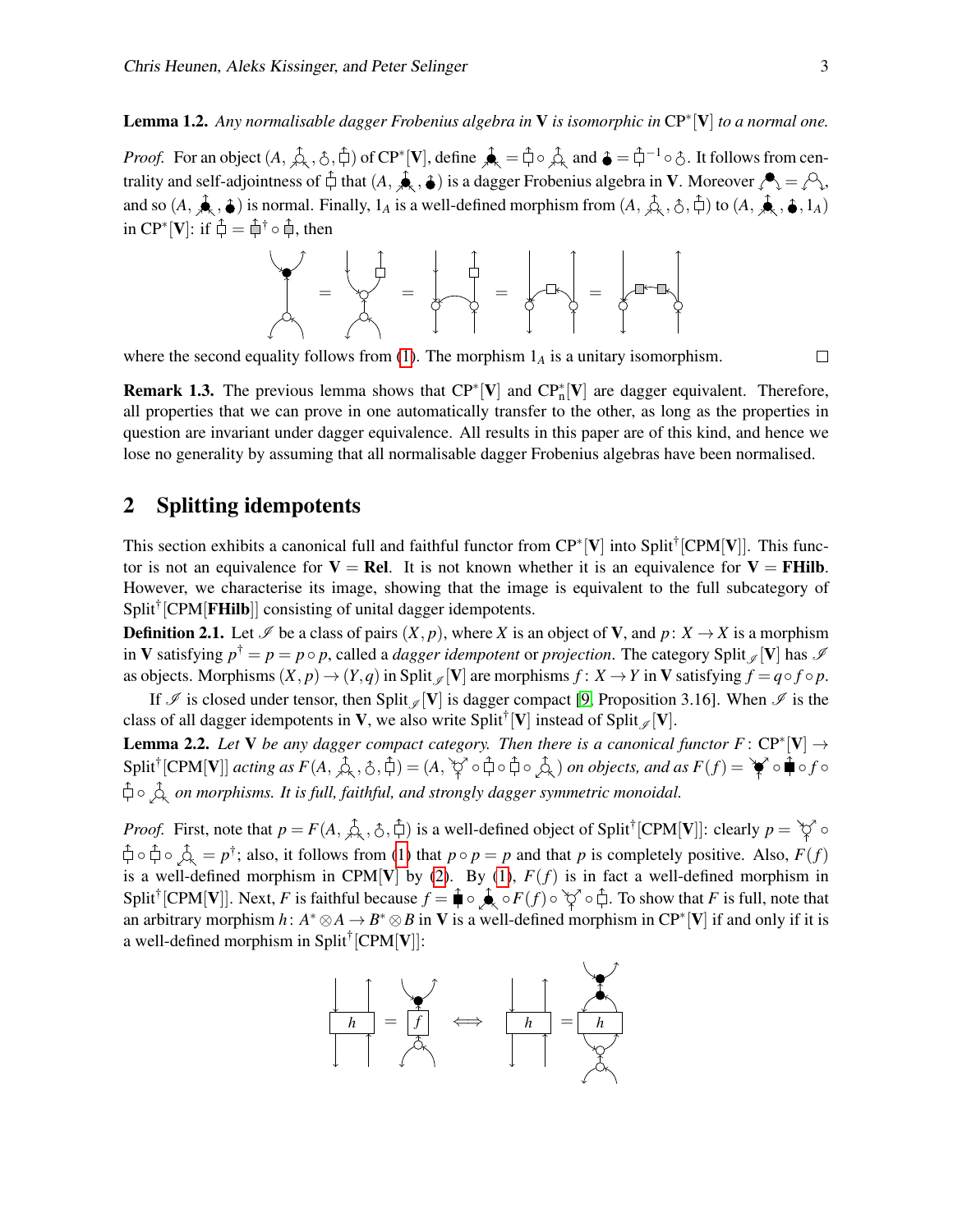Both CP<sup>∗</sup> [V] and Split† [CPM[V]] inherit composition, identities, and daggers from V, so *F* is a full and faithful functor preserving daggers. Similarly, the symmetric monoidal structure in both  $\text{CP}^*[\textbf{V}]$  and Split<sup>†</sup> [CPM[V]] is defined in terms of that of V, making F strongly symmetric monoidal.  $\Box$ 

It stands to reason that *F* might become an equivalence by restricting the class  $\mathscr{I}$ . For example, the following lemma shows that we should at least restrict to splitting unital projections. A completely positive map  $f: A^* \otimes A \to B^* \otimes B$  is *unital* when:

$$
\frac{\downarrow \uparrow}{f} = \bigcup
$$

**Lemma 2.3.** *The functor F from Lemma* [2.2](#page-2-0) *lands in* Split  $\mathcal{I}$  [CPM[V]]*, where*  $\mathcal{I}$  *consists of the unital dagger idempotents.*

*Proof.* Let  $(A, \hat{A}, \hat{A}, \hat{B})$  be an object of CP<sup>\*</sup>[V]. Then  $F(A)$  is unital because:

$$
\begin{array}{c}\n\mathbf{y}' = \mathbf{y}' = \mathbf{y} \\
\mathbf{y}' = \mathbf{y}' \\
\mathbf{y}' = \mathbf{y}'\n\end{array}
$$

From now on, we will fix  $\mathcal I$  to be the class of unital dagger idempotents.

#### Hilbert spaces

When  $V = FHilb$ , the objects of  $\mathbb{CP}^*$  [FHilb] are precisely (concrete)  $\mathbb{C}^*$ -algebras, and the morphisms are completely positive maps in the usual sense of  $C^*$ -algebras; see [\[4\]](#page-11-0). The unital completely positive maps  $p \in \mathcal{I}$  are precisely the physically realisable projections. We will prove that *F* is then an equivalence, by employing a classic theorem by Choi and Effros. It is well-known that the image  $f(A)$  of a  $*$ homomorphism  $f: A \to B$  is a C\*-subalgebra of *B*. The Choi-Effros theorem shows that the image  $p(A)$ of a completely positive unital projection  $p: A \to A$  is a C<sup>\*</sup>-algebra in its own right. In general, it need no longer be a C\*-subalgebra; it can have a different multiplication. The following proposition and its proof make precise what we need. Write  $\mathbb{M}_n(A)$  for the C<sup>\*</sup>-algebra of *n*-by-*n* matrices with entries in *A*, and simply  $\mathbb{M}_n$  for  $\mathbb{M}_n(\mathbb{C})$ . The assignment  $A \mapsto \mathbb{M}_n(A)$  is functorial on the category of C<sup>\*</sup>-algebras and \*-homomorphisms. The category CPM [FHilb] can be identified with the full subcategory of CP<sup>\*</sup> [FHilb] consisting of the matrix algebras M*n*.

<span id="page-3-0"></span>**Proposition 2.4.** There is a functor G:  $\text{Split}_{\mathscr{I}}[\text{CPM}[\text{FHilb}]] \rightarrow \text{CP}^*[\text{FHilb}]$  that sends an object  $(\mathbb{M}_m, p)$ *to its range p*( $\mathbb{M}_m$ )*, and a morphism*  $f$ :  $(\mathbb{M}_m, p) \to (\mathbb{M}_n, q)$  *to its underlying function*  $f$ :  $\mathbb{M}_m \to \mathbb{M}_n$ *.* 

*Proof.* Because *p* is unital, it is certainly contractive, because it has operator norm  $||p|| = ||p(1)||$  $||1|| = 1$ . Therefore, a classic theorem by Choi and Effros applies, showing that  $p(M_m)$  is a well-defined C\*-algebra under the product  $(a,b) \mapsto p(ab)$  [\[3,](#page-11-4) Theorem 3.1] (see also [\[10,](#page-11-5) Section 2.2]). Hence *G* is well-defined on objects. Because dagger idempotents dagger split in **FHilb**, this can be denoted graphically as

$$
G(\mathbb{M}_m \xrightarrow{P} \mathbb{M}_m) = (p(\mathbb{M}_m), \xrightarrow{\wedge} \overset{\wedge}{\longleftrightarrow}, \overset{\wedge}{\longleftrightarrow}),
$$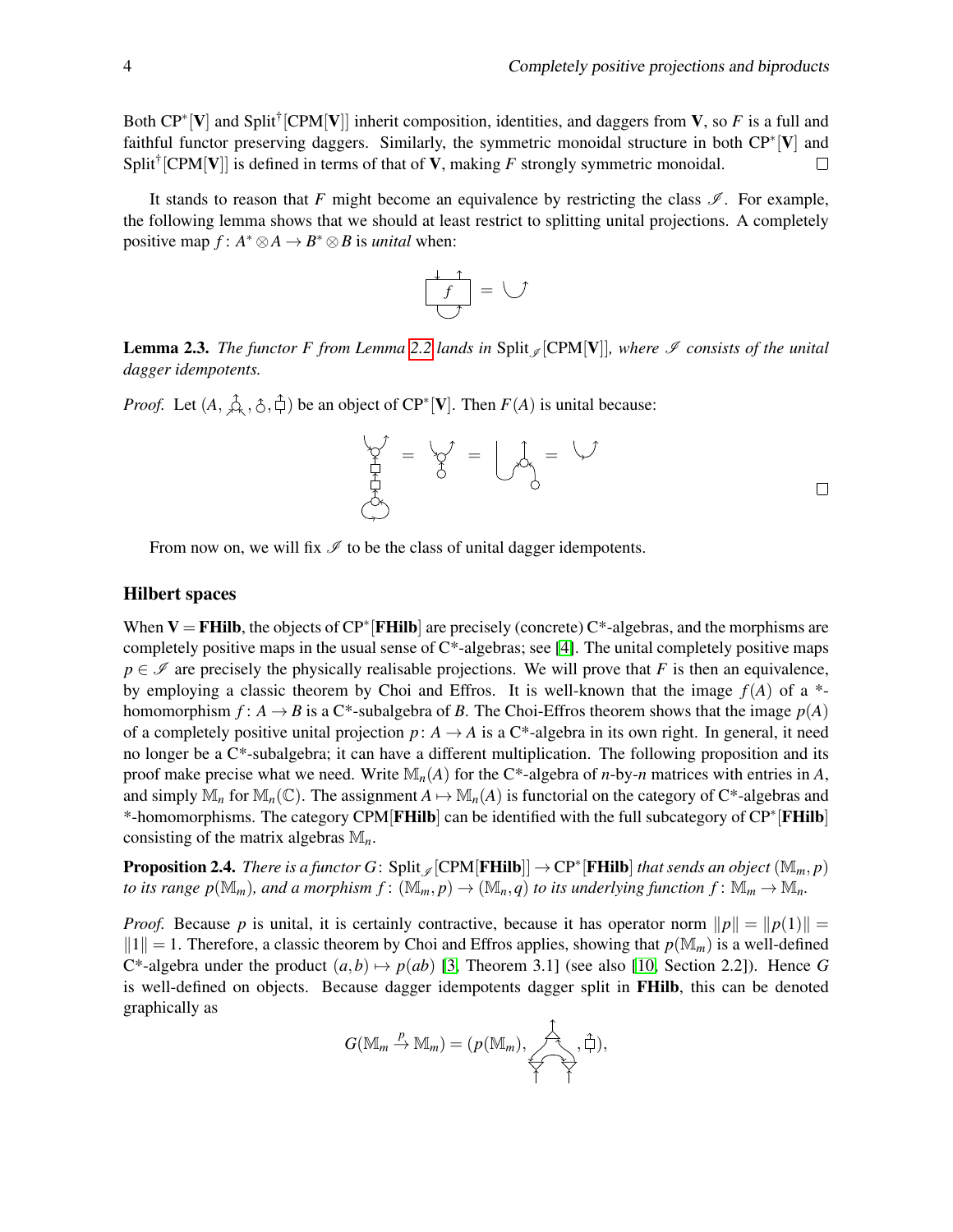where  $\overset{\lambda}{\Leftrightarrow}$ :  $(\mathbb{C}^m)^* \otimes \mathbb{C}^m \to p(\mathbb{M}_m)$  is (a dagger splitting of) *p* with inclusion  $\overset{\star}{\Leftrightarrow}$ :  $p(\mathbb{M}_m) \to (\mathbb{C}^m)^* \otimes \mathbb{C}^m$ , and  $\hat{\Box}$  is the unique normaliser. That is, we have  $1_{p(\mathbb{M}_m)} = p = \frac{\lambda}{\hat{\Box}} \circ \frac{\lambda}{\hat{\lambda}} : p(\mathbb{M}_m) \to p(\mathbb{M}_m)$ .

Choi and Effros [\[3,](#page-11-4) Theorem 3.1] also study how positivity in  $p(\mathbb{M}_m)$  and  $\mathbb{M}_m$  is related. Specifically, they prove that  $\mathbb{M}_k(p(\mathbb{M}_m))^+ = \mathbb{M}_k(\mathbb{M}_m)^+ \cap \mathbb{M}_k(p(\mathbb{M}_m))$ , where  $A^+$  denotes the positive cone of a C<sup>\*</sup>-algebra *A*. To see that *G* is well-defined on morphisms, let  $f: (\mathbb{M}_m, p) \to (\mathbb{M}_n, q)$  be a morphism in Split  $\sqrt{\rho}$  [CPM[**FHilb**]]. Then *G*(*f*) is a well-defined completely positive map  $p(\mathbb{M}_m) \to q(\mathbb{M}_n)$  precisely when  $x \in M_k(p(\mathbb{M}_m))^+$  implies  $M_k f(x) \in M_k(q(\mathbb{M}_n))^+$  for all k. But this is indeed true because  $f: \mathbb{M}_m \to \mathbb{M}_n$  is a completely positive map satisfying  $f = q \circ f \circ p$ . Finally, *G* is clearly functorial.  $\Box$ 

Theorem 2.5. *The functors F and G implement an equivalence between the categories* CP<sup>∗</sup> [FHilb] *and*  $\text{Split}_{\mathscr{I}}[\text{CPM}[\text{FHilb}]]$ .

*Proof.* Let  $p: \mathbb{M}_m \to \mathbb{M}_m$  be a completely positive unital projection. We will show that  $F(G(p)) \cong p$ . This will establish that *F* is essentially surjective on objects. Since it is also full and faithful, it follows that  $F$  is an equivalence. Using the graphical notation from the proof of Proposition [2.4,](#page-3-0) define

$$
g = \overbrace{\bigoplus_{\substack{\lambda \\ \lambda \\ \lambda}}^{+1}}^{+1} : p(\mathbb{M}_m)^* \otimes p(\mathbb{M}_m) \to \mathbb{M}_m,
$$
  

$$
f = \overbrace{\bigoplus_{\substack{\lambda \\ \lambda \\ \lambda}}^{+1}}^{+1} : \mathbb{M}_m \to p(\mathbb{M}_m)^* \otimes p(\mathbb{M}_m).
$$

Then *f* is in Kraus form, and hence completely positive, by construction. Similarly, *g* is the composition of  $p = \frac{1}{2} \circ \frac{1}{2}$ , which is completely positive by assumption, and another map that is completely positive by construction. Hence *f* and *g* are well-defined morphisms in CPM[FHilb]. Moreover, by [\(1\)](#page-1-0),  $g \circ f =$  $\overleftrightarrow{\mathcal{L}} \circ \overrightarrow{\mathcal{L}} = p : \mathbb{M}_m \to \mathbb{M}_m$ . Also,



Therefore  $f \circ g = F(G(p))$ :  $p(\mathbb{M}_m)^* \otimes p(\mathbb{M}_m) \to p(\mathbb{M}_m)^* \otimes p(\mathbb{M}_m)$ . It follows that  $f = F(G(p)) \circ f \circ p$ and  $g = p \circ g \circ F(G(p))$ , making f and g into well-defined morphisms of Split [CPM[**FHilb**]]. In fact, this shows that *f* and *g* implement an isomorphism in that category, establishing  $F(G(p)) \cong p$ .

It now follows that if  $A \in \mathbb{CP}^*$  [**FHilb**], then  $F(G(F(A))) \cong F(A)$ , and because *F* is full and faithful, hence  $G(F(A)) \cong A$ . It is easy to see that this isomorphism, as well as  $F(G(p)) \cong p$ , is natural. Thus *F* and *G* form an equivalence.  $\Box$ 

**Remark 2.6.** To motivate the need to restrict to the class of unital projections  $\mathscr{I}$ , let us show that not every object in Split<sup>†</sup>[CPM[**FHilb**]] is unital. We give a counterexample of a completely positive projection that is not even contractive.<sup>[1](#page-4-0)</sup> Take  $A = M_n$ , and let  $a \in A$  satisfy  $a \ge 0$ ,  $||a|| > 1$ , and  $Tr(a) =$ 

<span id="page-4-0"></span><sup>&</sup>lt;sup>1</sup>We thank Erling Størmer for discussions on this subject.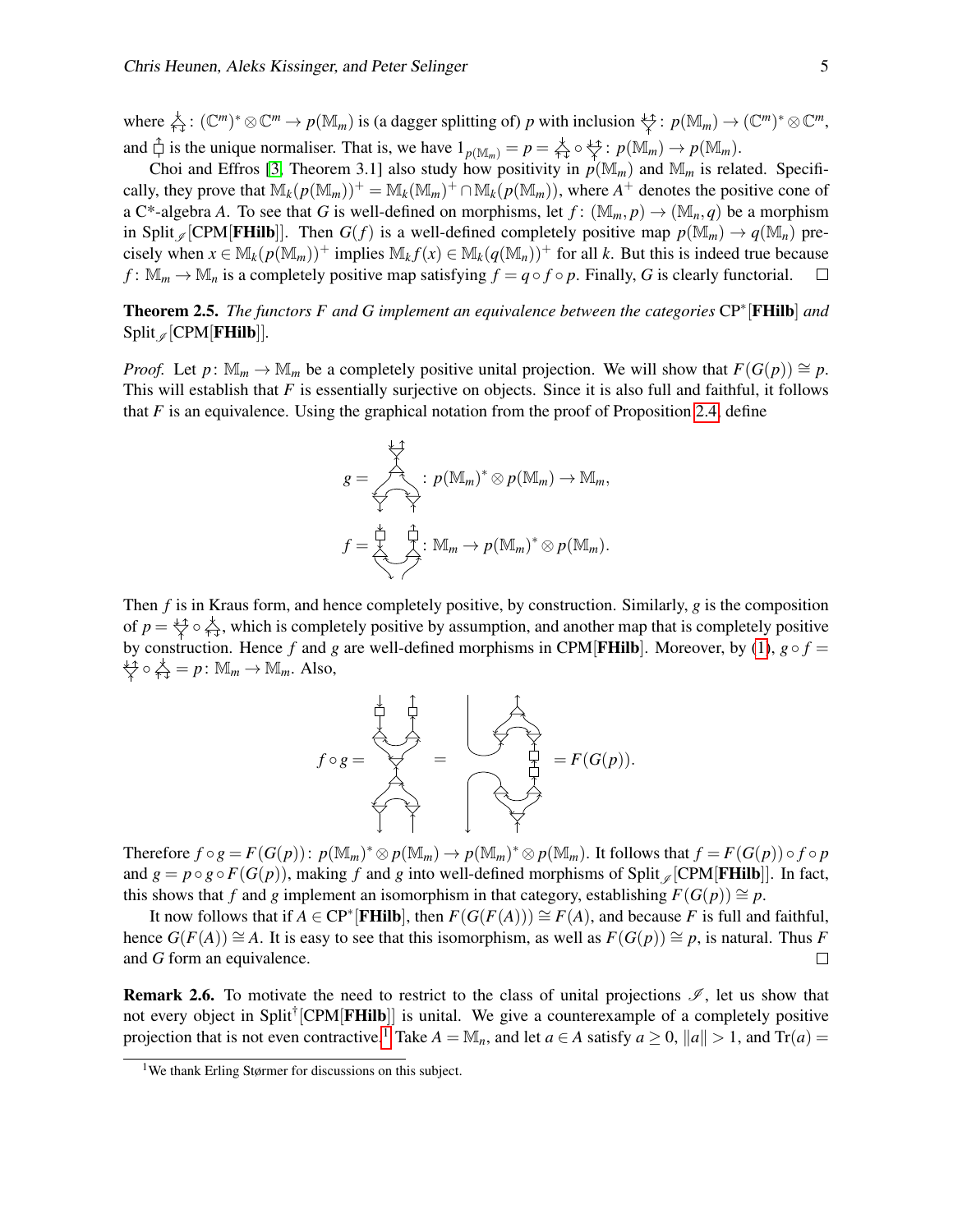Tr( $a^2$ ). For example, we could pick  $n = 2$  and

$$
a = \begin{pmatrix} \frac{1}{2} + \frac{1}{2}\sqrt{2} & 0\\ 0 & \frac{1}{2} \end{pmatrix}.
$$

We will define *p* as the orthogonal projection onto the one-dimensional subspace spanned by a suitable density matrix  $\rho$ . Precisely, define  $\rho \in A$ ,  $f: A \to \mathbb{C}$ , and  $p: A \to A$  by

$$
\rho = \frac{a}{\text{Tr}(a)}, \qquad f(x) = \text{Tr}(\rho x), \qquad p(x) = f(x)a.
$$

Then  $\rho \ge 0$  and Tr( $\rho$ ) = 1, so  $\rho$  is a density matrix. The adjoint of p with respect to the trace inner product  $\langle x | y \rangle = \text{Tr}(x^{\dagger}y)$  is  $p^{\dagger}(x) = \rho \text{Tr}(ax)$ :

$$
Tr(p(x)y) = Tr(\rho x) Tr(ay) = Tr(xp^{\dagger}(y)).
$$

Hence *p* is self-adjoint:

$$
p^{\dagger}(x) = \rho \operatorname{Tr}(ax) = \frac{\operatorname{Tr}(ax)a}{\operatorname{Tr}(a)} = \operatorname{Tr}(\rho x)a = p(x).
$$

It is also idempotent, because  $f(a) = \text{Tr}(\rho a) = \frac{\text{Tr}(a^2)}{\text{Tr}(a)} = 1$ :

$$
p^{2}(x) = p(\text{Tr}(\rho x)a) = \text{Tr}(\rho x)p(a) = \text{Tr}(\rho x)\,\text{Tr}(\rho a)a = \text{Tr}(\rho x)a = p(x).
$$

Thus  $p$  is a well-defined object of Split<sup>†</sup> [CPM[**FHilb**]]. But by the Russo-Dye theorem [\[10,](#page-11-5) Theorem 1.3.3], the operator norm of *p* is

$$
||p|| = ||p(1)|| = ||\text{Tr}(\rho)a|| = ||a|| > 1.
$$

Hence *p* is not contractive, and in particular, not unital. We leave open the question whether every object of Split<sup>†</sup> [CPM[FHilb]] is isomorphic to a unital one.

#### Sets and relations

Now consider  $V = Rel$ , the category of sets and relations. We will show that in this case, the canonical functor *F* is not an equivalence, even when restricting to the class of unital projections  $\mathcal{I}$ , and in fact that there can be no dagger equivalence at all.

Recall from [\[4\]](#page-11-0) that the category  $\text{CP}^*[\text{Rel}]$  has small groupoids G as objects; morphisms  $\text{G} \to \text{H}$  are relations  $R: \text{Mor}(\mathbf{G}) \to \text{Mor}(\mathbf{H})$  satisfying

<span id="page-5-0"></span>if gRh, then 
$$
g^{-1}Rh^{-1}
$$
 and  $1_{\text{dom}(g)}R1_{\text{dom}(h)}$ . (3)

Notice that  $\mathbb{CP}^*[\mathbf{Rel}] = \mathbb{CP}^*_{\mathbf{n}}[\mathbf{Rel}]$  because the only positive isomorphisms in Rel are identities.

We say that two dagger categories C and D are *dagger equivalent* when there exist dagger functors *F* : **C** → **D** and *G* : **D** → **C** and natural unitary isomorphisms  $G \circ F \cong 1_C$  and  $F \circ G \cong 1_D$ .

Lemma 2.7. *If all dagger idempotents dagger split in a dagger category* C*, then they do so in any dagger equivalent category* D*.*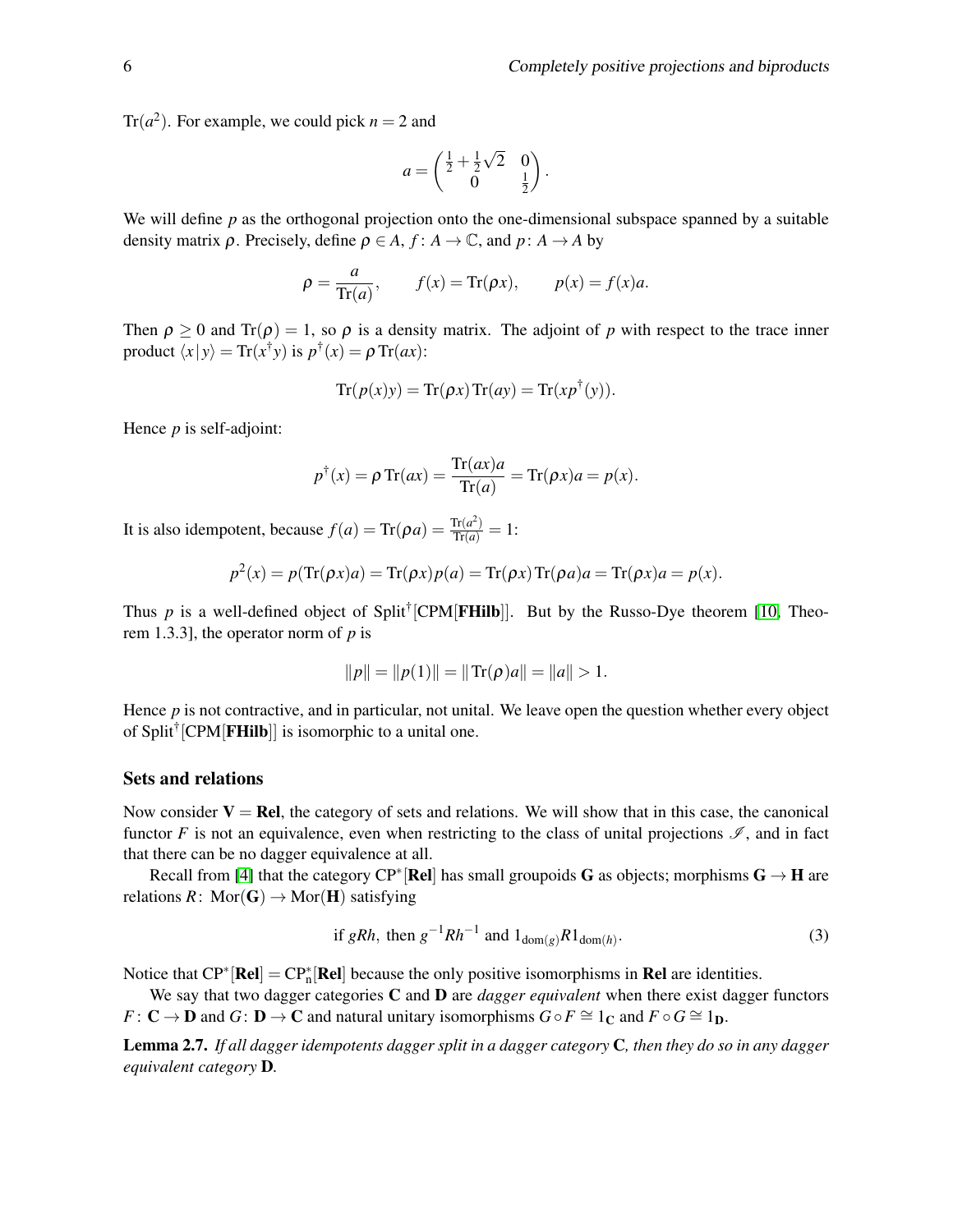*Proof.* Let  $p: X \to X$  be a dagger idempotent in **D**. Then  $G(p)$  is a dagger idempotent in **C**, and hence dagger splits; say  $f: G(X) \to Y$  satisfies  $G(p) = f^{\dagger} \circ f$  and  $f \circ f^{\dagger} = 1_Y$ . Let *u* be the unitary isomorphism  $X \to F(G(X))$ , and set  $g = F(f) \circ u : X \to F(Y)$ . Then  $p = g^{\dagger} \circ g$  and  $g \circ g^{\dagger} = F(1_Y) = 1_{F(Y)}$ .  $\Box$ 

<span id="page-6-0"></span>Theorem 2.8. *The categories* CP<sup>∗</sup> [Rel] *and* Split† [CPM[Rel]] *cannot be dagger equivalent.*

*Proof.* By the previous lemma it suffices to exhibit a dagger idempotent in CP<sup>∗</sup>[Rel] that does not dagger split. Let G be the connected groupoid with 3 objects and 9 morphisms:



Write *G* for the set of morphisms of **G**, and define  $R = \{(x, x) | x \in G \setminus \{h, h^{-1}\}\} \subseteq G \times G$ . Then *R* satisfies [\(3\)](#page-5-0), and hence is a well-defined morphism in CP<sup>∗</sup>[Rel]. Moreover, it is a dagger idempotent. Suppose that *R* dagger splits via some  $S \subseteq G \times H$ ; concretely, this means *H* is the morphism set of some groupoid **H**, and *S* satisfies equation [\(3\)](#page-5-0),  $R = S^{\dagger} \circ S$ , and  $S \circ S^{\dagger} = 1_H$ . It follows from  $R = S^{\dagger} \circ S$  that *x* is related by *S* to some element of *H* if and only if *x* is neither *h* nor  $h^{-1}$ . It also follows from  $S^\dagger \circ S = R \subseteq 1_G$ that *xSy* and *x'Sy* imply  $x = x'$ . Hence *S*<sup> $\dagger$ </sup> is single-valued. Furthermore, it follows from  $S \circ S^{\dagger} = 1_H$  that any  $y \in H$  relates to some  $x \in G$  by  $S^{\dagger}$ , and that *xSy* and *xSy'* imply  $y = y'$ . Thus *S* is (the graph of) a bijection  $\{1_a, 1_b, 1_c, f, f^{-1}, g, g^{-1}\} \rightarrow H$ , and  $S^{\dagger}$  is (the graph of) its inverse. Hence **H** must have 7 morphisms.

If  $S(f)$  were an endomorphism, then  $S(1_a) = 1_{dom(f)} = S(1_b)$  by [\(3\)](#page-5-0), contradicting injectivity of *S*. Similarly,  $S(g)$  cannot be an endomorphism. So we may assume that dom( $S(1_a)$ )  $\stackrel{S(f)}{\rightarrow}$  dom( $S(1_b)$ )  $\stackrel{S(g)}{\rightarrow}$  $dom(S(1_c))$  with  $S(1_a) \neq S(1_b)$ . But because **H** is a groupoid, there must exist a morphism dom( $S(1_a)$ )  $\rightarrow$  $dom(S(1<sub>b</sub>))$ , which contradicts the fact that **H** can only have 7 morphisms.  $\Box$ 

**Corollary 2.9.** *The functor*  $F: CP^*[Rel] \to Split^{\dagger}[CPM[Rel]]$  *is not an equivalence.* 

*Proof.* Suppose G: Split<sup>†</sup> [CPM[**Rel**]  $\rightarrow$  CP<sup>\*</sup> [**Rel**] and *F* form an equivalence with natural isomorphism  $\eta_X: F(G(X)) \to X$ . Let  $g: X \to Y \in Split^{\dagger}[\mathbb{CPM}[\mathbb{R}el]]$ . Because every isomorphism in Rel is unitary, and *F* preserves daggers,

$$
F(G(g^{\dagger})) = \eta_X^{\dagger} \circ g^{\dagger} \circ \eta_Y = (\eta_Y^{\dagger} \circ g \circ \eta_X)^{\dagger} = F(G(g))^{\dagger} = F(G(g)^{\dagger}).
$$

Since *F* is faithful, *G* must also preserve daggers. So *F* and *G* in fact form a dagger equivalence. But that contradicts the previous theorem.  $\Box$ 

To show that *F* is not an equivalence even when we restrict to splitting just unital projections  $\mathcal{I}$ , we need to analyse the isomorphisms in Split<sup>†</sup> [CPM[Rel]] further. This is what the rest of this section does. Lemma 2.10. *Dagger idempotents in* Rel *are precisely partial equivalence relations.*

*Proof.* Clearly  $R^{\dagger} = R$  if and only if *R* is symmetric. Also,  $R^2 \subseteq R$  if and only if *R* is transitive. We will prove that if *R* is symmetric, then also  $R \subseteq R^2$ . Suppose *xRz*. Then also *zRx*, and so *xRx*. Hence *xRyRz* for  $y = x$ .  $\Box$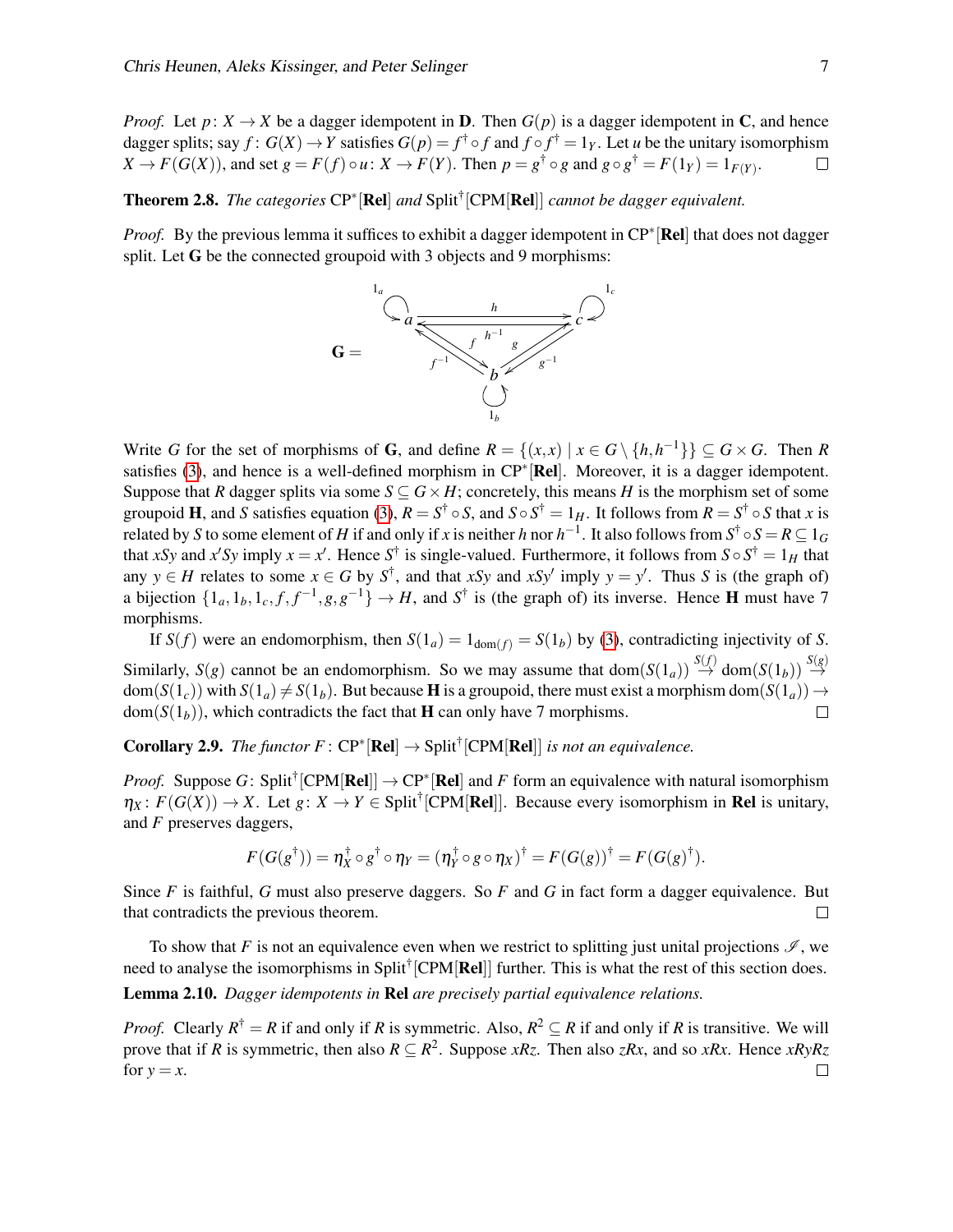<span id="page-7-3"></span><span id="page-7-1"></span><span id="page-7-0"></span> $\Box$ 

It follows that the category Split† [Rel] has pairs (*X*,∼) as objects, where *X* is a set, and ∼ is a partial equivalence relation on *X*; morphisms  $(X, \sim) \to (Y, \approx)$  are relations  $R: X \to Y$  satisfying  $R = \approx \circ R \circ \sim$ . For a partial equivalence relation  $\sim$  on *X*, we write  $D(\sim) = \{x \in X \mid x \sim x\}.$ 

Lemma 2.11. *Dagger idempotents in* Rel *dagger split.*

*Proof.* Let  $\sim$  be a partial equivalence relation on *X*. Define a splitting relation *R*: D(∼)/∼ → *X* by *R* = {([*x*]∼, *x*) | *x* ∈ D(∼)}. Then

$$
R^{\dagger} \circ R = \{ ([x]_{\sim}, [z]_{\sim}) \mid x, z \in D(\sim), \exists y \in X : x \sim y \sim z \}
$$
  
= 
$$
\{ ([x]_{\sim}, [z]_{\sim}) \mid x, z \in D(\sim), x \sim z \}
$$
  
= 
$$
\{ ([x]_{\sim}, [x]_{\sim}) \mid x \in D(\sim) \}
$$
  
= 
$$
1_{D(\sim)/\sim},
$$

and  $R \circ R^{\dagger} = \{(x, z) \mid x, z \in X, \exists y \in D(\sim) / \sim : x \sim y \sim z\} = \sim$ .

Recall that the category CPM[Rel] has sets *X* as objects; morphisms  $X \to Y$  are relations  $R: X \times X \to Y$  $Y \times Y$  satisfying

$$
(x,x')R(y,y') \implies (x',x)R(y',y) \wedge (x,x)R(y,y). \tag{4}
$$

Hence the category Split† [CPM[Rel]] has pairs (*X*,∼) as objects, where *X* is a set, and ∼ is a partial equivalence relation on  $X \times X$  satisfying

$$
(x,x') \sim (y,y') \implies (x',x) \sim (y',y) \land (x,x) \sim (y,y); \tag{5}
$$

morphisms  $(X, \sim) \to (Y, \approx)$  are relations  $R: X \times X \to Y \times Y$  satisfying [\(4\)](#page-7-0) and  $R = \approx \circ R \circ \sim$ .

In this description,  $F(G) = (Mor(G), \sim)$ , where  $(a, b) \sim (c, d)$  if and only if  $a^{-1}b = c^{-1}d$  (and both compositions are well-defined).

When speaking about a partial equivalence relation  $\sim$  on *X* × *X*, we will abbreviate  $[(x, x')]_{\sim}$  to  $[x, x']$ ∼.

<span id="page-7-2"></span>Lemma 2.12. *Objects* (*X*,∼) *and* (*Y*,≈) *are isomorphic in* Split† [Rel] *if and only if* D(∼)/∼ *and* D(≈)/≈ *are isomorphic in* Rel *(and hence in* Set*). Furthermore, partial equivalence relations* ∼: *A*×  $A \to A \times A$  and  $\approx: B \times B \to B \times B$  are isomorphic objects of Split<sup>†</sup> [CPM[**Rel**]] *if and only if there is a bijection*  $\alpha$ : D(∼)/ ~ → D(≈)/ ≈ *satisfying* 

$$
\alpha([a,a']_{\sim}) = [b,b']_{\approx} \implies \alpha([a',a]_{\sim}) = [b',b]_{\sim} \wedge \alpha([a,a]_{\sim}) = [b,b]_{\approx}.
$$
 (6)

*Proof.* Suppose (*X*,∼) and (*Y*,≈) are isomorphic in Split† [Rel]. Say relations *R*: *X* → *Y* and *S*: *Y* → *X* satisfy  $S \circ R = \sim$  and  $R \circ S = \approx$ . Define relations  $U: D(\sim)/\sim \to D(\approx)/\approx$  and  $V: D(\approx)/\approx \to D(\sim)/\sim$ by  $U = \{([x]_{\sim}, [y]_{\approx}) | (x, y) \in R\}$  and  $V = \{([y]_{\approx}, [x]_{\sim}) | (y, x) \in S\}$ . Then

$$
V \circ U = \{ ([x]_{\sim}, [x]_{\sim}) \mid (x, x') \in S \circ R \} = \{ ([x]_{\sim}, [x]_{\sim}) \mid x \in D(\sim) \} = 1_{D(\sim)/\sim},
$$

and similarly  $U \circ V = 1_{D(\approx)/\approx}$ . Hence  $D(\sim)/\sim$  and  $D(\approx)/\approx$  are isomorphic in **Rel**.

Conversely, assume that D(∼)/∼ and D(≈)/≈ are isomorphic in **Rel**. Say  $U: D(\sim)/\sim \to D(\approx)/\approx$ and *V* :  $D(\approx)/\approx \rightarrow D(\sim)/\sim$  satisfy *U*  $\circ$  *V* =  $1_{D(\approx)/\approx}$  and *V*  $\circ$  *U* =  $1_{D(\sim)/\sim}$ . Define relations *R*: *X*  $\rightarrow$  *Y* and *S*: *Y* → *X* by  $R = \{(x, y) | [x]_{\sim} U[y]_{\approx}\}$  and  $S = \{(y, x) | [y]_{\approx} V[x]_{\sim}\}$ . Then

$$
\approx \circ R \circ \sim = \{ (x, y) \mid \exists x', y' : x \sim x', y \approx y', [x'] \sim U[y'] \approx \} = R,
$$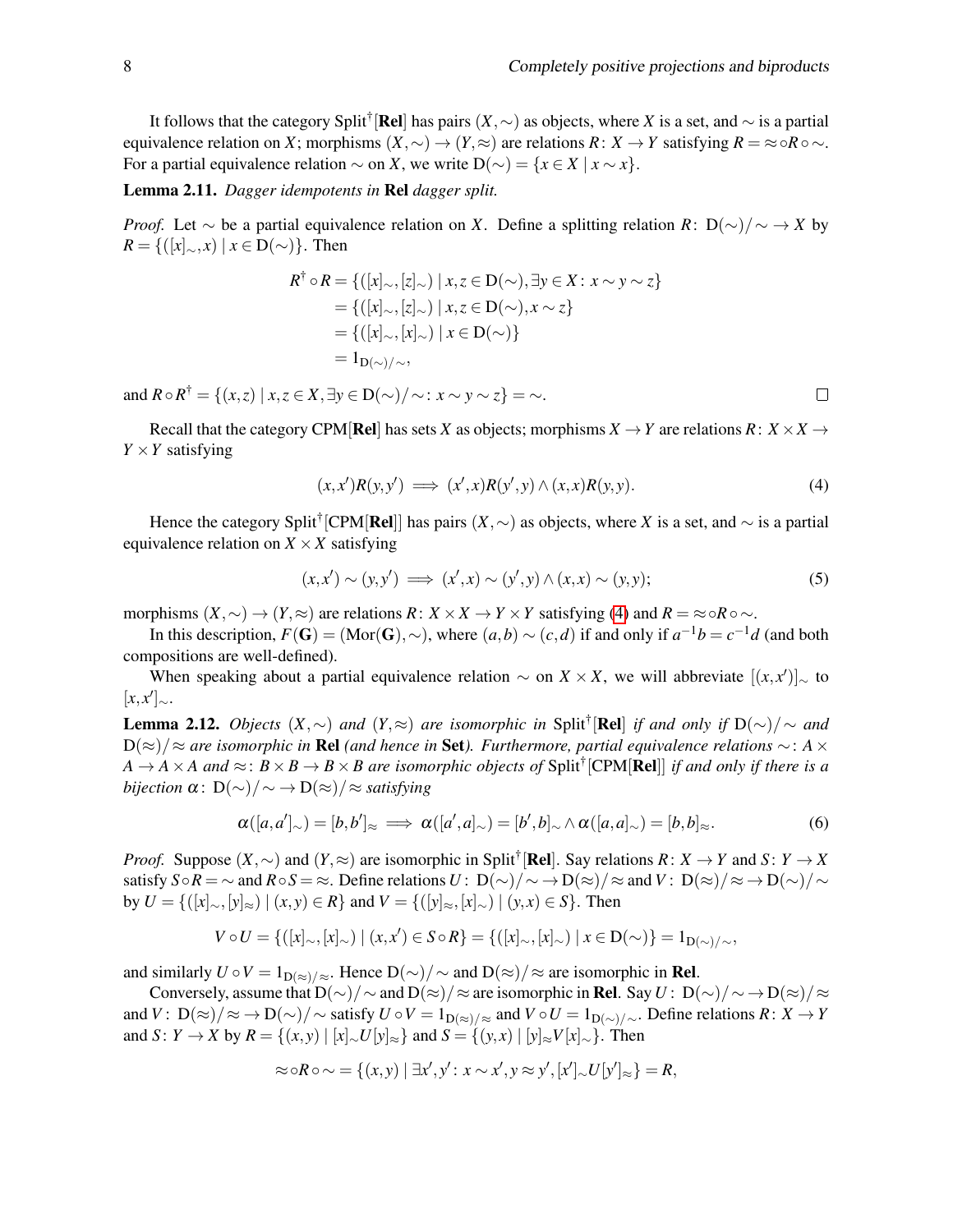and similarly *S* is a well-defined morphism of Split<sup>†</sup> [Rel]. Also

$$
S \circ R = \{(x, x') \mid \exists y: [x]_{\sim} U[y]_{\approx} V[x']_{\sim}\} = \{(x, x') \mid ([x]_{\sim}, [x']_{\sim}) \in 1_{D(\sim)/\sim}\} = \sim,
$$

and similarly  $R \circ S = \infty$ . So  $(X, \sim)$  and  $(Y, \approx)$  are isomorphic in Split<sup>†</sup> [Rel].

In case  $X = A \times A$  and  $Y = B \times B$ , notice that *R* and *S* satisfy [\(4\)](#page-7-0) if and only if the bijection  $\alpha = U$ and its inverse  $\alpha^{-1} = V$  satisfy [\(6\)](#page-7-1). Finally,  $\alpha^{-1}$  satisfies (6) precisely when  $\alpha$  does.  $\Box$ 

<span id="page-8-0"></span>**Lemma 2.13.** *If* G *is a small groupoid and*  $F(G) = (Mor(G), ∼)$ *, then*  $D(∼)/ ∼$  *is in bijection with* Mor(G)*. Furthermore, an object* (*X*,∼) *of* Split† [CPM[Rel]] *is isomorphic to F*(G) *for a small groupoid* G *if and only if there is a bijection*  $β$ : Mor(**G**)  $\rightarrow$  D(∼)/  $\sim$  *satisfying* 

$$
\beta(g) = [x, x']_{\sim} \implies \beta(g^{-1}) = [x', x]_{\sim} \land \beta(1_{\text{dom}(g)}) = [x, x]_{\sim} \tag{7}
$$

*for all*  $g \in Mor(G)$ *.* 

*Proof.* Define functions  $\gamma: D(\sim)/\sim \to \text{Mor}(\mathbf{G})$  and  $\beta: \text{Mor}(\mathbf{G}) \to D(\sim)/\sim$  by  $\gamma([g, f]_{\sim}) = g^{-1}f$  and  $\beta(h) = [1_{\text{cod}(h)}, h]_{\sim}$ . Then

$$
\beta \circ \gamma([g, f]_{\sim}) = \gamma(g^{-1}f) = [1_{\text{dom}(g)}, g^{-1}f]_{\sim} = [g, f]_{\sim}
$$

and  $\gamma \circ \beta(h) = h$ . The second statement now follows from Lemma [2.12.](#page-7-2)

**Theorem 2.14.** *The functor*  $F: CP^*[\textbf{Rel}] \rightarrow Split_{\mathscr{I}}[CPM[\textbf{Rel}]]$  *is not an equivalence.* 

*Proof.* In the setting of the second statement of Lemma [2.13,](#page-8-0) the identities of **G** must be the morphisms β −1 ([*x*, *x*]∼) for *x* ∈ *X*. Therefore we may restrict to groupoids with Ob(G) = {[*x*, *x*]<sup>∼</sup> | *x* ∈ *X*}. Further-more, it then follows from [\(7\)](#page-8-1) that  $\beta^{-1}[x, x']_{\sim}$  is a morphism  $[x, x]_{\sim} \to [x', x']_{\sim}$ . The same counterexample as in the proof of Theorem [2.8](#page-6-0) now shows that *F* is not an equivalence. Take  $X = \{0, 1, 2\}$ , and let ∼ be specified by

$$
(0,0) \sim (0,0), \qquad (1,1) \sim (1,1), \qquad (2,2) \sim (2,2), (0,1) \sim (0,1), \qquad (1,0) \sim (1,0), (1,2) \sim (1,2), \qquad (2,1) \sim (2,1);
$$

no other pairs satisfy  $(x, x') \sim (y, y')$ . In particular,  $(0, 2) \nsim (0, 2)$ . Then  $\sim$  is a partial equivalence relation that satisfies [\(5\)](#page-7-3), and so (*X*,∼) is a well-defined object in Split† [CPM[Rel]]. Now suppose that (*X*,∼) is isomorphic to  $F(G)$ . As discussed above, we may assume that G has three objects 0, 1, 2 and seven morphisms, with types as follows.

$$
\begin{array}{ccc}\n\beta^{-1}[0,0]_{\sim} & \beta^{-1}[1,1]_{\sim} & \beta^{-1}[2,2]_{\sim} \\
\textcircled{1} & \beta^{-1}[0,1]_{\sim} & \textcircled{1} & \textcircled{1} \\
[0,0]_{\sim} & \xrightarrow{\beta^{-1}[1,0]_{\sim}} & [1,1]_{\sim} & \xrightarrow{\beta^{-1}[2,1]_{\sim}} & [2,2]_{\sim}\n\end{array}
$$

But this can never be made into a groupoid: there are arrows  $[0,0] \rightarrow [1,1] \rightarrow$  and  $[1,1] \rightarrow [2,2] \rightarrow$ , but no morphisms  $[0,0]_{\sim}$  →  $[2,2]_{\sim}$ , so no composition can be defined. We conclude that the essential image of *F* is not all of  $Split^{\dagger}$  [CPM [**Rel**]].

In fact,  $(X, \sim)$  is an object of Split <sub>«</sub>[CPM[Rel]], i.e. it is unital (and therefore trace-preserving) precisely when  $(x, x) \in D(\sim)$  for all  $x \in X$ . Since the above counterexample satisfies this, the restriction  $F: CP^*[\textbf{Rel}] \to \text{Split}_{\mathscr{I}}[\textbf{CPM}[\textbf{Rel}]]$  is not an equivalence.  $\Box$ 

<span id="page-8-1"></span>
$$
\Box
$$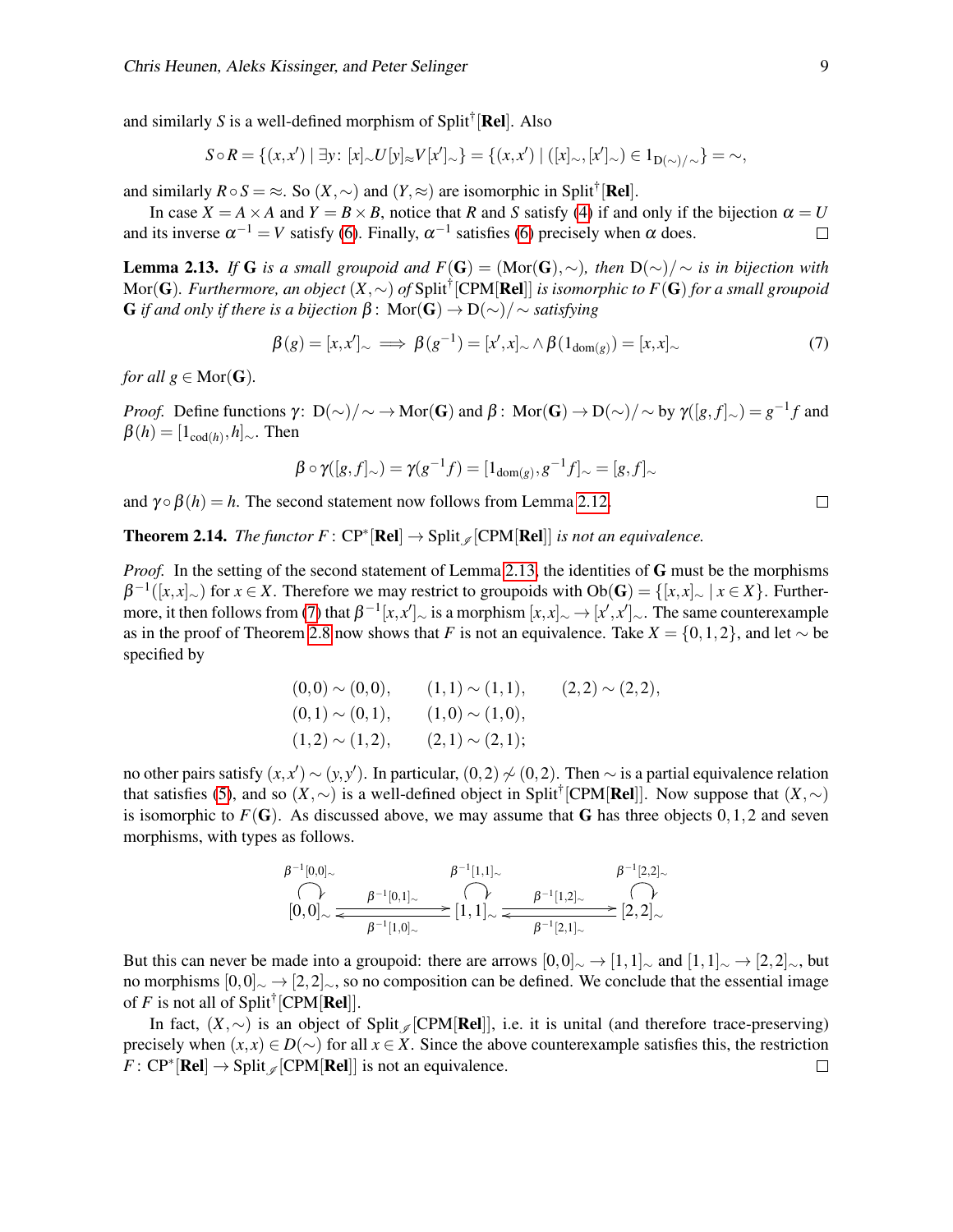## 3 Biproducts

This section shows that if V has biproducts, then so does  $\text{CP}^*[V]$ , and there is a full and faithful functor  $CPM[V]^{\oplus} \to CP^*[V]$ . Furthermore, this functor is an equivalence for  $V = Hilb$ , but not for  $V = Rel$ .

Early in the development of categorical quantum mechanics, classical information was modelled by biproducts. Since categories of completely positive maps need not inherit biproducts from their base category, biproducts had to be explicitly added to CPM[*V*]. Later on, Frobenius algebras were proposed as an alternative to biproducts. We now come full circle by proving a satisfying relationship between Frobenius algebras, completely positive maps, and biproducts. This requires quite some detailed (matrix) calculations. We first summarise the basic interaction of biproducts and dual objects.

Recall that a *zero object* is a terminal initial object. A zero object induces unique *zero maps* from any object to any other object that factor through the zero object. A *biproduct* of objects *A* and *B* consists of an object  $A \oplus B$  together with morphisms  $A \leq \frac{i_A}{p_A} A \oplus B \leq \frac{i_B}{p_B} B$ , such that  $A \oplus B$  is simultaneously a product of *A* and *B* with projections  $p_A$  and  $p_B$  and a coproduct of *A* and *B* with injections  $i_A$  and  $i_B$ , satisfying  $p_A \circ i_A = 1_A$ ,  $p_B \circ i_B = 1_B$ ,  $p_A \circ i_B = 0$ , and  $p_B \circ i_A = 0$ . A category has *dagger biproducts* when it has a zero object and biproducts of any pair of objects such that  $p_A = i_A^{\dagger}$  $\int_A^{\dagger}$  and  $p_B = i_B^{\dagger}$ .

Categories with biproducts are automatically enriched over commutative monoids:  $f + g = [1,1] \circ$  $(f \oplus g) \circ (1,1)$ . This means that morphisms between biproducts of objects can be handled using a matrix calculus. We will also write  $\Delta_A$  for the diagonal tuple  $\langle 1, 1 \rangle = \begin{pmatrix} 1 \\ 1 \end{pmatrix}$  $\binom{1}{1}$ :  $A \rightarrow A \oplus A$ .

In a compact category C, the functor  $-\otimes A: C \to C$  is both left and right adjoint to the functor − ⊗*A*<sup>\*</sup>. If **C** has a zero object, it follows directly that  $A \otimes 0 \cong 0$  for any object *A*. Consequently, if *f* is any morphism, then  $f \otimes 0$  factors through dom( $f$ )  $\otimes 0$  and must therefore equal the zero morphism.

The adjunctions also imply that  $-\otimes A$  preserves both limits and colimits. So if C has biproducts, then  $\otimes$  distributes over  $\oplus$ . Consequently, the following morphisms are each other's inverse.

$$
(A \oplus B) \otimes (C \oplus D)
$$
  
\n
$$
(i_A \otimes i_C \quad i_A \otimes i_D \quad i_B \otimes i_C \quad i_B \otimes i_D)
$$
  
\n
$$
(A \otimes C) \oplus (A \otimes D) \oplus (B \otimes C) \oplus (B \otimes D)
$$
  
\n
$$
(A \otimes C) \oplus (A \otimes D) \oplus (B \otimes C) \oplus (B \otimes D)
$$

It follows that  $f \otimes (g+h) = (f \otimes g) + (f \otimes h)$  and  $(f+g) \otimes h = (f \otimes h) + (g \otimes h)$ . Also

$$
\mathbf{C}((A \oplus B)^*, C) \cong \mathbf{C}(I, (A \oplus B) \otimes C)
$$
  
\n
$$
\cong \mathbf{C}(I, (A \otimes C) \oplus (B \otimes C))
$$
  
\n
$$
\cong \mathbf{C}(I, A \otimes C) \times \mathbf{C}(I, B \otimes C)
$$
  
\n
$$
\cong \mathbf{C}(A^*, C) \times \mathbf{C}(B^*, C)
$$
  
\n
$$
\cong \mathbf{C}(A^* \oplus B^*, C),
$$

<span id="page-9-0"></span>so by the Yoneda lemma  $(A \oplus B)^* \cong A^* \oplus B^*$ . Tracing through the steps carefully, we may in fact choose the following unit and counit for compactness:

$$
\varepsilon_{A\oplus B} = (\varepsilon_A \circ (p_A \otimes p_{A^*})) + (\varepsilon_B \circ (p_B \otimes p_{B^*})) : (A \oplus B) \otimes (A^* \oplus B^*) \to I,
$$
  

$$
\eta_{A\oplus B} = ((i_{A^*} \otimes i_A) \circ \eta_A) + ((i_{B^*} \otimes i_B) \circ \eta_B) : I \to (A^* \oplus B^*) \otimes (A \oplus B).
$$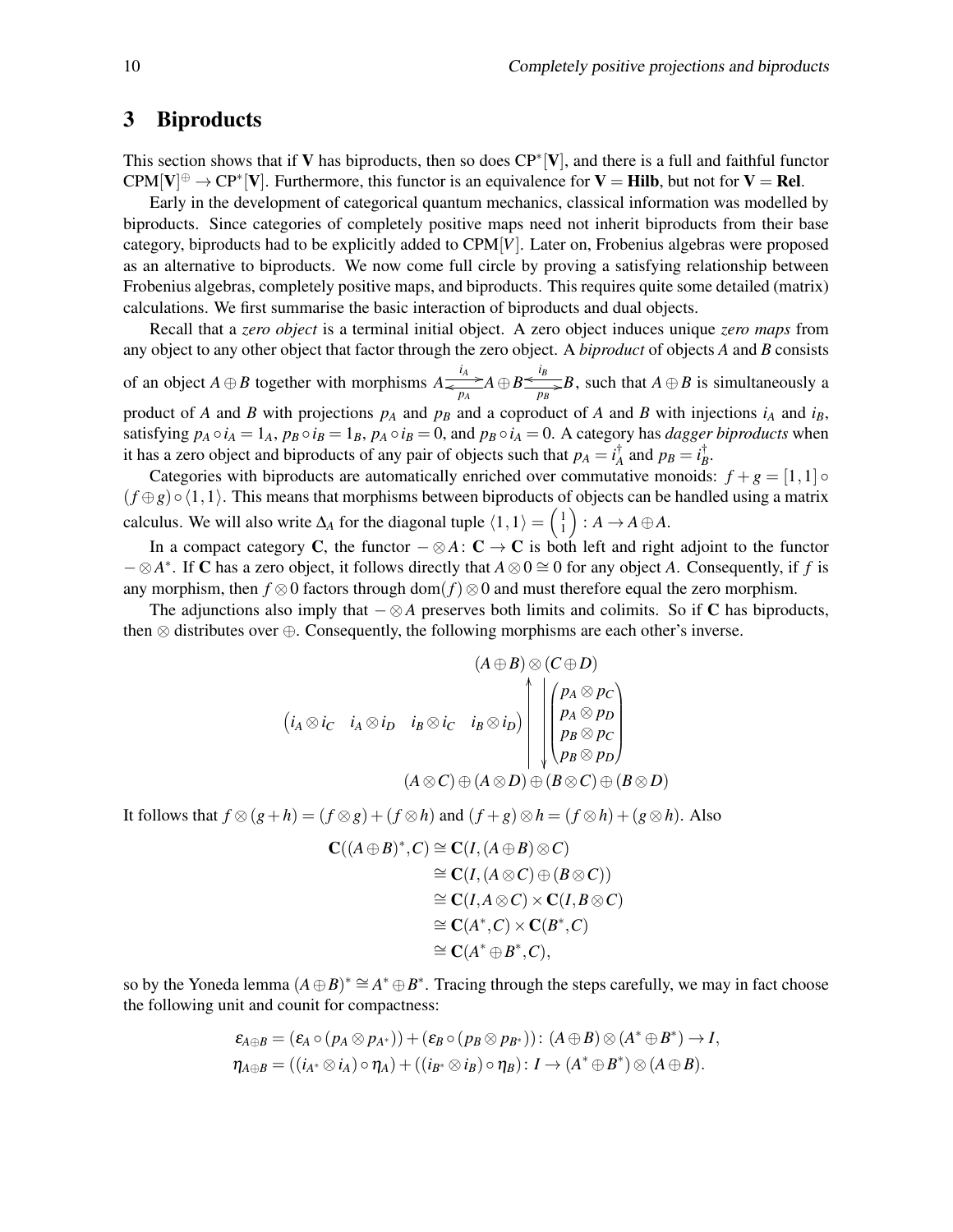**Lemma 3.1.** *If*  $(A, m_A, u_A)$  *and*  $(B, m_B, u_B)$  *are normal dagger Frobenius algebras in a dagger compact category with dagger biproducts, then*

$$
m_{A \oplus B} = {m_A \circ (p_A \otimes p_A) \choose m_B \circ (p_B \otimes p_B)} : (A \oplus B) \otimes (A \oplus B) \rightarrow (A \oplus B)
$$

$$
u_{A \oplus B} = {u_A \choose u_B} : I \rightarrow A \oplus B
$$

*make A* ⊕ *B into a normal dagger Frobenius algebra. Furthermore,* 0 *is uniquely made into a normal dagger Frobenius algebra by*

$$
m_0 = 0
$$
:  $0 \otimes 0 \to 0$ ,  $u_0 = 0$ :  $I \to 0$ .

*Proof.* Verifying the required properties is a matter of equational rewriting of matrices. For example, to show that  $(A \oplus B, m_{A \oplus B}, u_{A \oplus B})$  is normal:

$$
\varepsilon_{A\oplus B}\circ (1_{A^*\oplus B^*}\otimes m_{A\oplus B})\circ (\eta_{A\oplus B}\otimes 1_{A\oplus B})
$$
  
= 
$$
[\varepsilon_A\circ (1_{A^*}\otimes m_A)\circ (\eta_A\otimes 1_A), \varepsilon_B\circ (1_{B^*}\otimes m_B)\circ (\eta_B\otimes 1_B)]
$$
  
= 
$$
[u_A^{\dagger}, u_B^{\dagger}] = u_{A\oplus B}^{\dagger}.
$$

One similarly verifies associativity and the Frobenius law. Because  $V$  is compact, unitality then follows automatically [\[2,](#page-11-6) Proposition 7]. As for  $(0,m_0,u_0)$ : all required diagrams commute because they are in fact equal to the zero morphism, and hence the multiplication  $m_0$  is unique.  $\Box$ 

<span id="page-10-0"></span>**Theorem 3.2.** If  $V$  is dagger compact with dagger biproducts, so is  $\text{CP}^*[V]$ .

*Proof.* Because dagger biproducts are preserved under dagger equivalences, it suffices to prove that CP<sup>\*</sup><sub>n</sub>[V] has dagger biproducts by Remark [1.3.](#page-2-1) We claim that the objects defined in Lemma [3.1](#page-9-0) in fact form dagger biproducts in  $\mathbb{CP}^*_n[V]$ . We prove this according to the following strategy. Any object *A* of  $\text{CP}^*_{n}[\mathbf{V}]$  gives morphisms 0:  $A \to 0$ ,  $i_A : A \to A \oplus 0$ ,  $p_A : A \oplus 0 \to A$ , and  $\Delta_A : A \to A \oplus A$  in **V**. We will show that these are all \*-homomorphisms (see [\[4,](#page-11-0) Definition 3.6]), and hence well-defined morphisms in  $\mathbb{CP}^*_{n}[V]$  by [\[4,](#page-11-0) Lemma 3.7]. Furthermore, it is easy to see that if *f* and *g* are morphisms in  $\mathbb{CP}^*_{n}[V]$ , then so is  $f \oplus g$ . Observing that all coherence isomorphisms for  $(V, \oplus, 0)$  and their inverses are built by composition from the above maps and their daggers, these are also well-defined morphisms in  $\mathbb{CP}^*_n[V]$ . Thus we may conclude that  $\mathbf{CP}^*_n[\mathbf{V}]$  has a symmetric monoidal structure  $(\oplus,0)$ , under which every object has a unique comonoid structure. Therefore, the monoidal product is in fact a product [\[6,](#page-11-7) Theorem 2.1]. Moreover, because  $\mathbb{CP}^*_n[V]$  is compact by [\[4,](#page-11-0) Theorem 3.4], products are biproducts [\[7\]](#page-11-8). Finally, these biproducts are dagger biproducts because they are so in V.

First consider 0:  $A \rightarrow 0$ . Regardless of the multiplication  $m_A$ , the morphism 0:  $(A, m_A) \rightarrow (0, m_0)$  is trivially a \*-homomorphism.

Next, consider  $i_A: A \to A \oplus 0$ . Lemma [3.1](#page-9-0) shows  $m_{A\oplus 0} = i_A \circ m_A \circ (p_A \otimes p_A)$  and  $u_{A\oplus 0} = i_A \circ u_A$ . Therefore  $m_{A\oplus 0}\circ (i_A\otimes i_A)=i_A\circ m_A\colon A\otimes A\to A\oplus 0$ . Writing  $s_A=\lambda_A\circ (\varepsilon_A\otimes 1_A)\circ (1_{A^*}\otimes m_A^{\dagger}$  $\binom{\intercal}{A}$ )  $\circ$   $(1_{A^*}\otimes$  $u_A) \circ \rho_{A^*}^{-1}: A^* \to A$  for the involution and  $\lambda_A: I \otimes A \to A$  and  $\rho_A: A \otimes I \to A$  for the coherence isomorphisms, one can verify that  $s_{A\oplus 0} = s_A \oplus 0$ :  $A^* \oplus 0 \to A \oplus 0$ . Hence  $s_{A\oplus 0} \circ (i_A)_* = s_{A\oplus 0} \circ i_{A^*} = i_A \circ s_A$ , making  $i_A$  into a \*-homomorphism.

As to  $p_A$ :  $A \oplus 0 \to A$ , the above gives  $p_A \circ s_{A \oplus 0} = s_A \circ p_{A^*} = s_A \circ (p_A)_*$  and  $p_A \circ m_{A \oplus 0} = m_A \circ (p_A \otimes p_A)$  $p_A$ ). Hence also  $p_A$  is a \*-homomorphism.

Finally, we turn to  $\Delta_A$ :  $A \to A \oplus A$ . It follows from Lemma [3.1](#page-9-0) that  $m_{A \oplus A} \circ (\Delta_A \otimes \Delta_A) = \Delta_A \circ m_A$ . Furthermore, one verifies  $s_{A\oplus A} \circ (\Delta_A)_* = \Delta_A \circ s_A$ . So  $\Delta$  is a \*-homomorphism, completing the proof.  $\square$